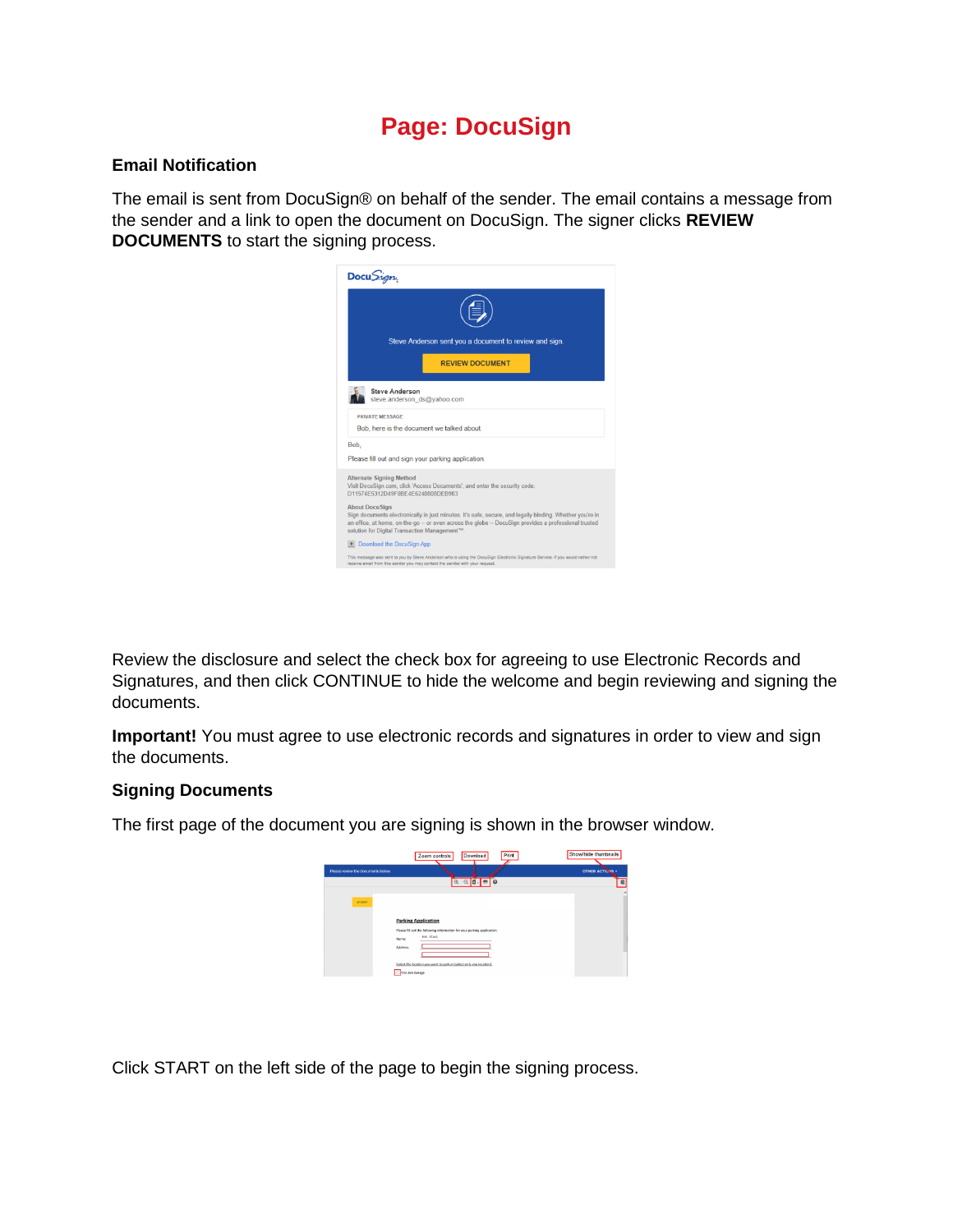The action indicator on the left side of the page moves through the document, showing where to sign.

To sign or initial, click the SIGN or INITIAL field on the document.

The first time you click a SIGN or INITIAL field, you are asked to adopt your signature and initials.

# **Adopting a Signature**

The first time you click a SIGN or INITIAL field, you are asked to adopt a signature and initials.

| Confirm your name, initials, and signature.                                                                                                                                                                                                                                                            |              |
|--------------------------------------------------------------------------------------------------------------------------------------------------------------------------------------------------------------------------------------------------------------------------------------------------------|--------------|
| <b>Full Name</b>                                                                                                                                                                                                                                                                                       | Initials     |
| <b>Bob Stack</b>                                                                                                                                                                                                                                                                                       | <b>BS</b>    |
| Select Style<br>Draw<br>Preview                                                                                                                                                                                                                                                                        |              |
| DocuSigned by:<br>Bob Stack<br><b>SSCR7270248543A</b>                                                                                                                                                                                                                                                  | Change Style |
| By clicking Adopt and Sign, I agree that the signature and initials will be the electronic representation of my signature and initials for all<br>purposes when I (or my agent) use them on documents, including legally binding contracts - just the same as a pen-and-paper signature<br>or initial. |              |

# **To adopt your signature:**

- First verify your name and initials are correct. If not, they can change them as needed. If you would like to change your name or initials, type the changes in the Full Name and Initials fields.
- Choose if you want to select a preformatted signature style or if you will draw your signature.

**Note:** Drawing a signature and initials can only be done if your browser is HTML5 capable and the sender allows it.

If you choose to use a preformatted style, you can click Select Style to view and select a signature style.

| <b>Adopt Your Signature</b>                                                                                                    | DocuSigned by:<br>Bob Stack                           |            |
|--------------------------------------------------------------------------------------------------------------------------------|-------------------------------------------------------|------------|
| Confirm your name, initials, and signature.                                                                                    | -55CB7279248543A                                      |            |
| <b>Full Name</b>                                                                                                               |                                                       |            |
| <b>Bob Stack</b>                                                                                                               | DocuSigned by:                                        |            |
| Select Style<br>Draw                                                                                                           | Rola <i>Stack</i><br>55CB7279248543A                  |            |
| Preview                                                                                                                        |                                                       |            |
| <b>DocuSigned by:</b><br>Bob Stack<br><b>SSCR7279248543A</b>                                                                   | <b>DocuSigned by:</b><br>Bob Stack<br>55CB7279248543A | B.S        |
| By clicking Adopt and Sign. I agree that the signature a<br>purposes when I (or my agent) use them on documents<br>or initial. | <b>DocuSigned by:</b><br>$84.5 + c$                   | · DS<br>BS |
| <b>ADOPT AND SIGN</b><br><b>CANCEL</b>                                                                                         | -55CB7279248543A<br>- DocuSinned by:                  | $-09$      |

# **If you choose to draw your signature**,

Click **Draw** to show the blocks for adding their signature or initials.